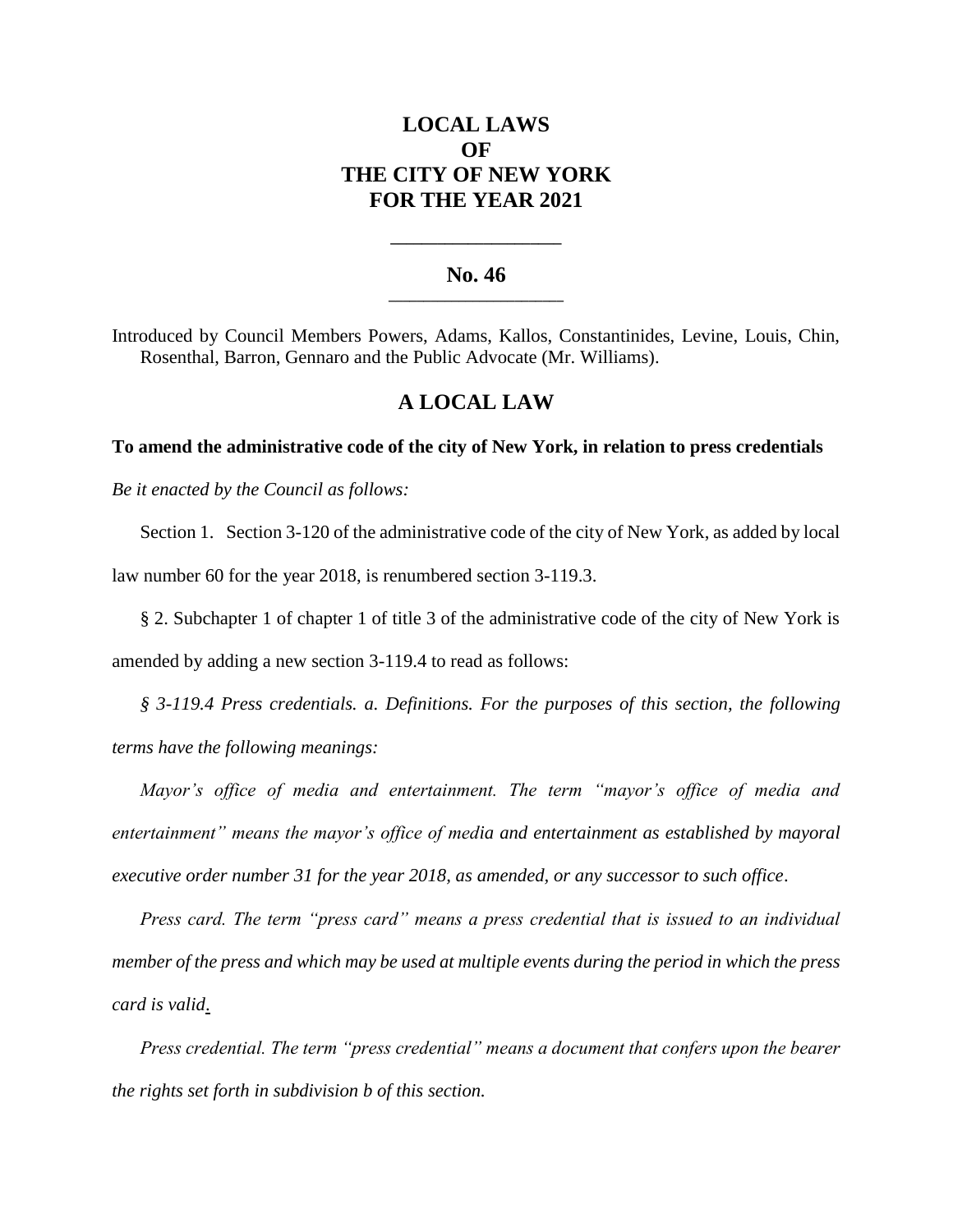*Reserve press card. The term "reserve press card" means a press credential that is issued to a news organization for use by individuals retained by such news organization.*

*Single event press card. The term "single event press card" means a press credential that is issued to an individual member of the press for use only at a single event.*

*b. Subject to reasonable safety and evidence preservation concerns and space limitations, the bearer of a valid press credential shall be entitled to:*

*1. cross police lines, fire lines or other restrictions, limitations or barriers established by the city at emergency, spot, or breaking news events and public events of a non-emergency nature where police lines, fire lines or other restrictions, limitations or barriers established by the city have been set up for security or crowd control purposes, and* 

*2. attend events sponsored by the city which are open to members of the press.*

*c. The mayor's office of media and entertainment shall issue press cards, reserve press cards and single event press cards and may establish by rule additional types of press credentials. The mayor's office of media and entertainment shall have the sole authority to issue, suspend and revoke press credentials.* 

*d. 1. The mayor's office of media and entertainment shall by rule establish:*

*(a) application procedures for press credentials;*

*(b) criteria for denial of an application for a press credential; and*

*(c) criteria for suspension or revocation of a press credential.*

*2. Such rules shall ensure that press credentials are issued, suspended and revoked in a manner that promotes a free and independent press, subject to reasonable safety and evidence preservation concerns.*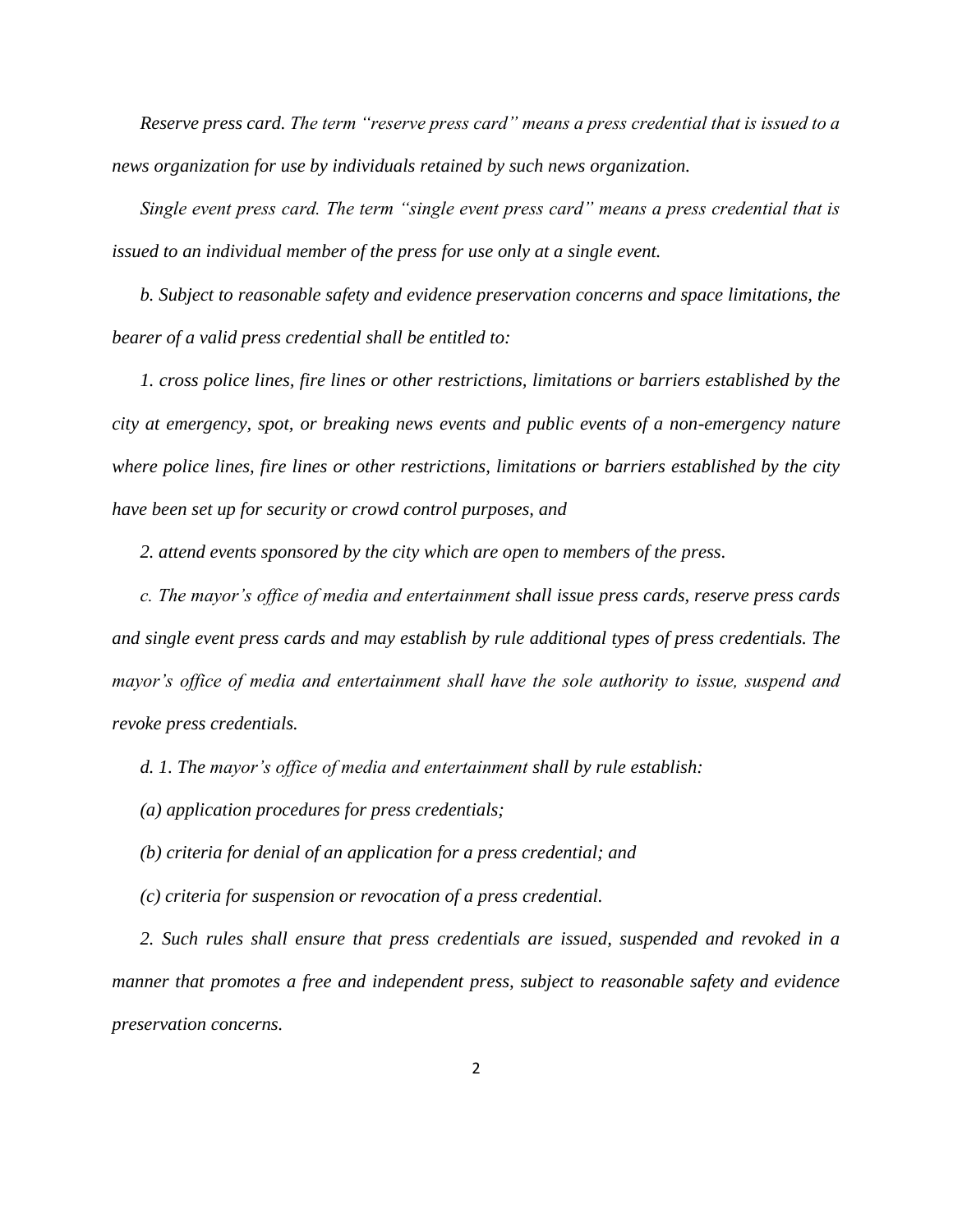*e. Any news organization or individual member of the press whose application for a press credential has been denied shall have the right to challenge such denial at a hearing.* 

*f. No press credential may be seized, suspended or revoked except following a hearing at which the mayor's office of media and entertainment has demonstrated, by clear and convincing evidence, that a suspension or revocation is justified based on the criteria established by rules promulgated pursuant to subdivision d of this section.* 

*g. All hearings regarding the denial of an application for a press credential or the suspension or revocation of a press credential shall be conducted by the office of administrative trials and hearings in accordance with the procedures set forth in section 1046 of the charter and any additional procedures established by rule by the chief administrative law judge. Notwithstanding subdivision c of this section, the decisions of the office of administrative trials and hearings shall constitute final determinations.*

§ 3. Any press credential issued by the police department and valid on the effective date of this local law shall remain valid until the later of (i) its expiration date or (ii) 270 days after the effective date of this local law.

§ 4. This local law takes effect 270 days after it becomes law, except that the mayor's office of media and entertainment and the office of administrative trials and hearings shall take any necessary actions to implement this local law, including the promulgation of rules, prior to such effective date.